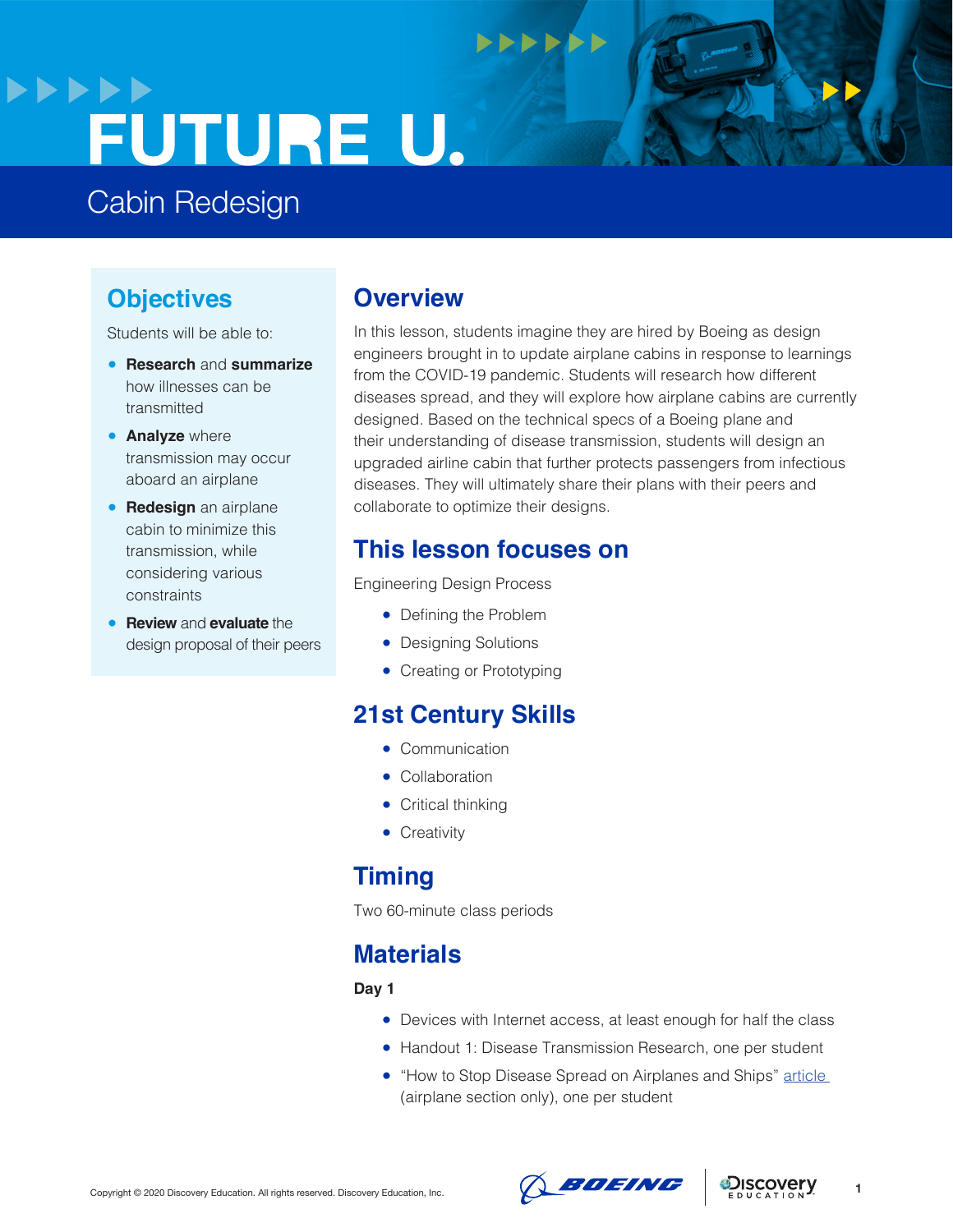#### **DAY 2**

- Devices with Internet access, at least enough for half the class
- Handouts from Day 1
- Handout 2: Redesign Mockup (3 pages), enough for half the class

### **Have you ever wondered…**

#### **What feature(s) are already available aboard aircraft to reduce disease transmission?**

Since the outbreak of COVID-19, major airlines now mandate that passengers wear masks aboard, and they also disinfect cabins following each flight. Some airlines are also choosing to leave middle seats open in order to maintain social distancing measures. Aside from behavioral changes, the most important feature installed on most planes to reduce the spread of disease are high-efficiency particulate air (HEPA) filters. These filters act similarly to those used in hospital rooms, and they can trap more than 99.990% of small particles, including bacteria and viruses. As air flows through these filters, it is combined with air that is brought in through the airplane's engines. It then re-enters the aircraft as a mixture of 50% fresh air and 50% recirculated air. This can occur as often as every two to three seconds.<sup>1</sup> Boeing has advised airlines to keep this system running as passengers board and disembark planes, which was a practice not commonly used before COVID-19.2

#### **In light of COVID-19, are airline manufacturers looking into how to further minimize disease transmission aboard aircrafts?**

Yes! Boeing is partnering with medical experts, engineers, and academics to research new ways to prevent disease transmission aboard planes.<sup>2</sup> Boeing is investigating new materials that could kill viruses that land on them—such as antimicrobial coatings. These could potentially be installed in airplane bathrooms as well as on other highly-touched surfaces. Boeing is also in the process of developing a portable ultraviolet disinfector (which would look like a backpack and a wand) that staff could wave over certain areas to kill viruses within seconds.<sup>2</sup>



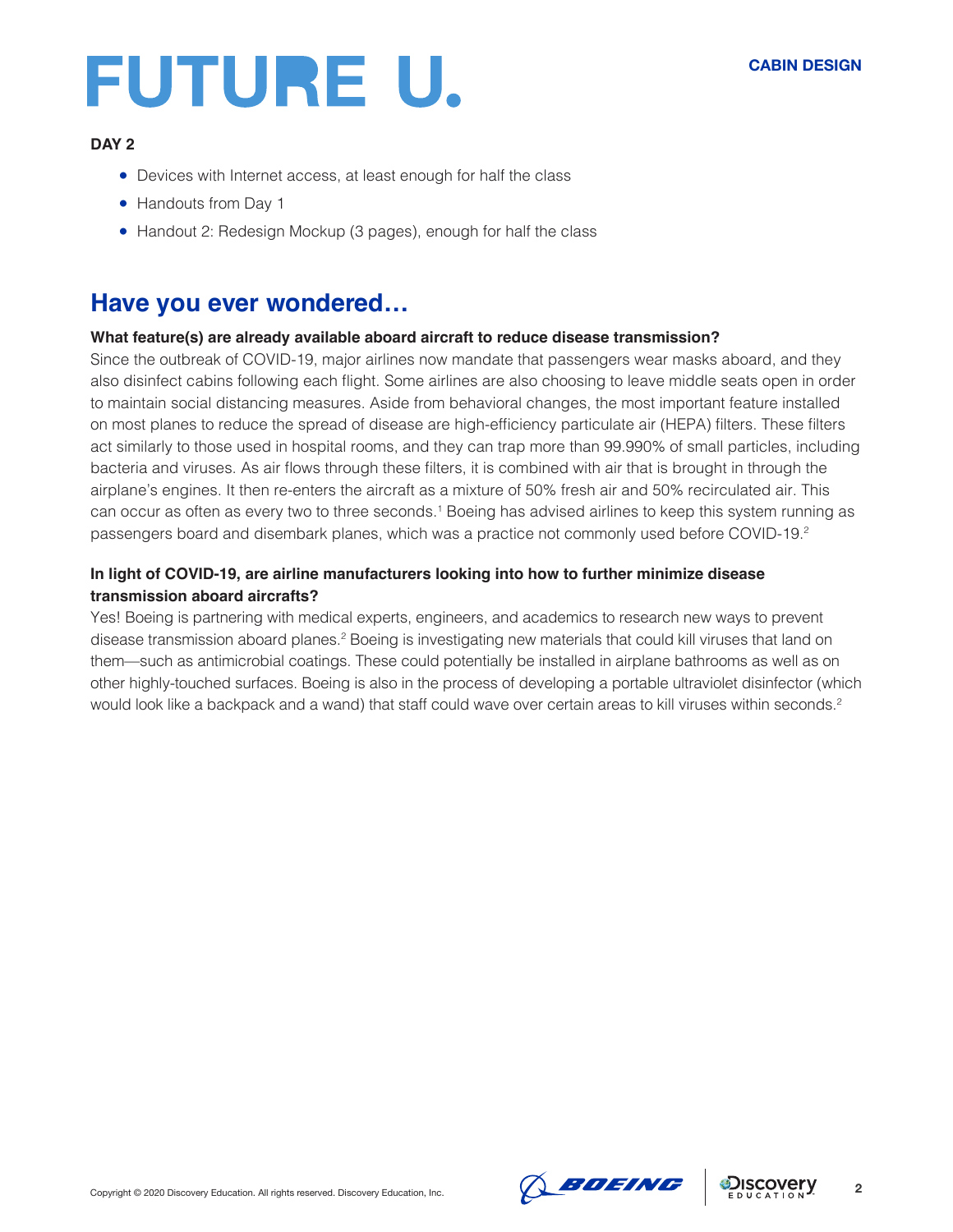# **Make Connections**

#### **How does this connect to students?**

COVID-19 has dramatically changed the daily lives of children, teenagers, and adults around the world. Many schools have shifted to online learning, and social contact with those outside their families has been extremely limited. People are also home much more than ever before, and families' travel habits have evolved.

A recent article in The New York Times equated travel during the summer of 2020 to the summer of 1965—in which road trips were the main form of travel. Unlike air travel, which decreased sharply this past year, road trips continued at a steady pace. According to one AAA estimate, there was only a three percent decrease in road trips this past summer,<sup>4</sup> whereas airline travel is now down 43% compared to last year.<sup>5</sup>

In order for domestic and international airline travel to make a comeback, additional safeguards and systems may need to be put in place. This lesson will therefore challenge students to consider what could help Americans safely ease back into airline travel.

#### **How does this connect to careers?**

#### **Aircraft Design Engineer:**

Aircraft design engineers can design, construct, and test aircrafts. They may be responsible for the structural design of the overall aircraft, and they also create the designs for aircraft interiors in order to ensure that they meet quality standards and requirements from the Federal Aviation Administration.

Epidemiologist: Epidemiologists are "disease detectives" or public health professionals who study disease outbreaks in order to treat current diseases and prevent future outbreaks from happening. While their day-to-day duties depend on their employer, they always collect and analyze data to understand how the disease outbreak began, how it is transmitted among populations, how to stop transmission, and how it can be treated.

Exposure Scientist: Exposure science is the "study of our contact, such as by swallowing, breathing, or touching, with environmental factors and their effects on the human body." During COVID-19, exposure scientists have been called on to help identify vulnerable populations, design interventions, and communicate exposure risks in order to minimize the disease's impact.6

#### **How does this connect to our world?**

While COVID-19 disrupted many individual travel plans, its ripple effects are much larger. The dramatic drop in travel and tourism will also have a huge impact on countries whose economies rely on tourism.

Around the world, Greece, Morocco, Costa Rica, Portugal, and Thailand are projected to be among the hardest hit due to reduced tourism. Their overall losses are projected to be higher than three percent of their GDP<sup>7</sup>

Until international travel is again possible, some airlines are offering experiences to help passengers who miss flying! Australia's Qantas Airways, for example, is offering "flights to nowhere" in low-risk areas that give passengers the experience of flight without taking them to a new destination.8

As people around the world begin to travel again, it will be essential to maintain health and safety throughout the flying experience. For this reason, airline manufacturers like Boeing are investing in research to find new ways to avoid disease transmission aboard airplanes.

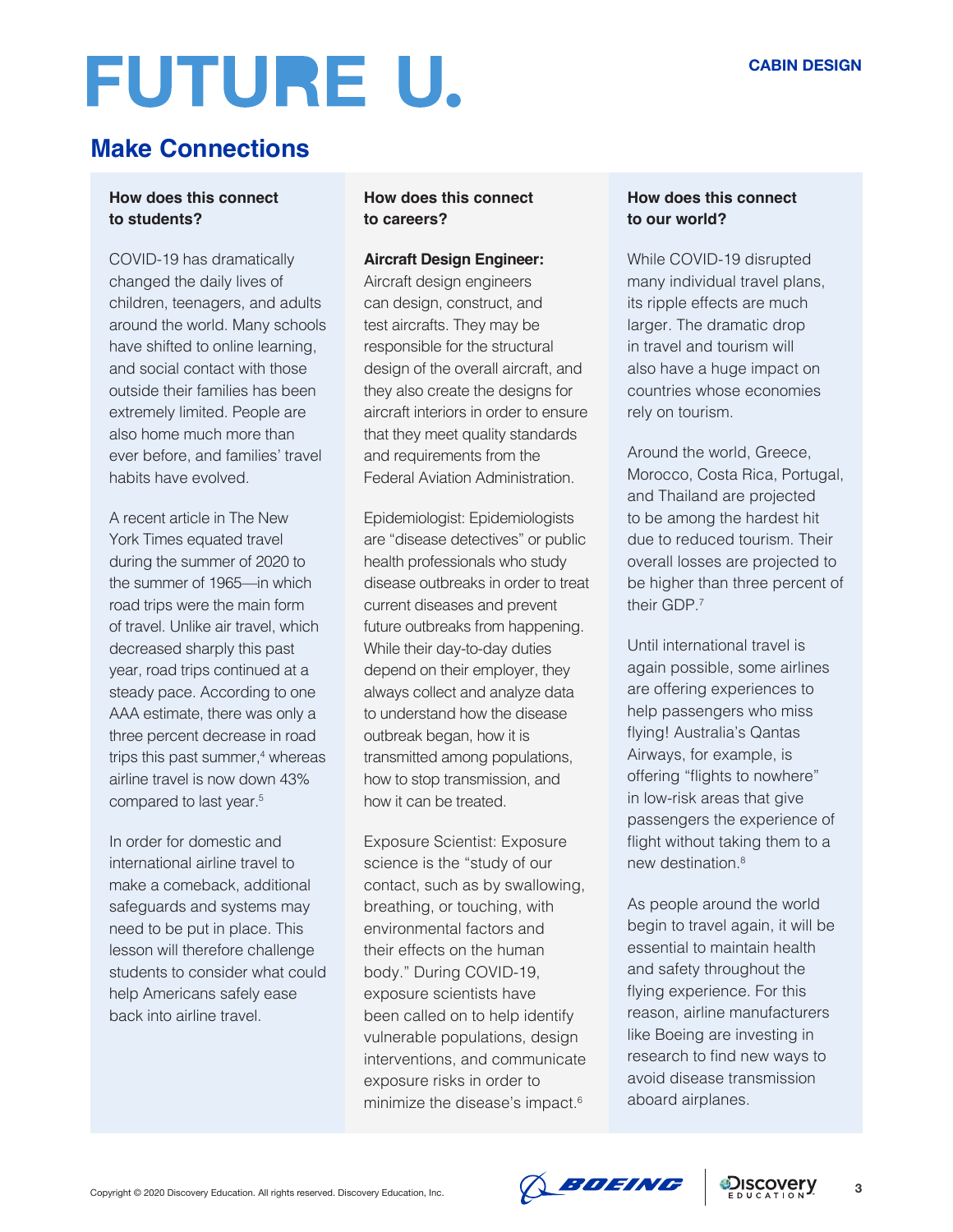#### **CABIN DESIGN**

#### **Sources**

- 1 "How Clean is the Air on Planes?" Condé Naste Traveler. cntraveler.com/story/how-clean-and-safe-is-a-planes-cabin-air.
- 2 "Boeing and Airbus Study How Coronavirus Behaves During Air Travel." The Wall Street Journal. wsj.com/articles/boeing-and-airbusstudy-how-coronavirus-behaves-during-air-travel-11590498000.
- 3 "How Safe is Air Travel During the Pandemic?" Financial Times. ft.com/content/b6a40987-4272-4b51-addb-f30c8066ce2c.
- 4 "To Many Travelers, 2020 Was the Summer of 1965." The New York Times. nytimes.com/2020/09/04/travel/to-many-travelers-2020-wasthe-summer-of-1965.html
- 5 "5 Things We Know About Flying Right Now." The New York Times. nytimes.com/2020/08/20/travel/airplanes-coronavirus.html.
- 6 "The COVID-19 pandemic: a moment for exposure science." Journal of Exposure Science & Environmental Epidemiology. nature.com/ articles/s41370-020-0225-3.
- <sup>7</sup> "This chart shows how COVID -19 is harming tourism around the world." World Economic Forum. weforum.org/agenda/2020/08/covid19coronavirus-tourism-economy-gdp/.
- 8 "Qantas Seven Hour Flight to Nowhere." CNN. edition.cnn.com/travel/article/flights-to-nowhere-qantas/index.html.

## **Blueprint for Discovery**

#### **DAY 1**

- **1.** Kick off by asking students to brainstorm: What do YOU do to stay healthy and avoid getting sick? Keep a list on the board as students share.
- **2.** Review the list and explain that there are some personal actions, such as getting enough sleep, exercising, and eating well, that are beneficial to our overall health.

There are also specific actions and precautions that can specifically reduce our risk of getting sick from different illnesses—which is what the class is going to focus on today!

Elaborate and explain that students are about to imagine they have been hired by Boeing as design engineers brought in to update airplane cabins. They will be updating these cabins to promote safe and healthy air travel in response to learnings from the COVID-19 pandemic and other illnesses.

**3.** To begin the design process, tell the class that they will research how different diseases spread.

Divide students into pairs, and distribute one *Handout 1: Disease Transmission* Research to each student. Review the directions provided and answer any student questions before encouraging them to get to work.

- **4.** After about 20 minutes have passed or most pairs have finished their research, bring the class back together and encourage students to briefly share what they recorded in each of the categories. Students who are missing notes or key points may use this opportunity to add to their charts.
- **5.** Then explain that airlines do already have systems and protocols in place to protect passengers from illness.

Distribute one "How to Stop Disease Spread on Airplanes and Ships" article to each student, and instruct students to read independently or in pairs until the "Ships are Incubators" section of the article. As they read, ask them to annotate (highlight or underline) for:

- What airplanes currently have in place to manage disease transmission
- What airline manufacturers and companies are considering putting in place to further manage disease transmission
- **6.** Wrap up the day's session by bringing the students back together for a short debrief. Ask:



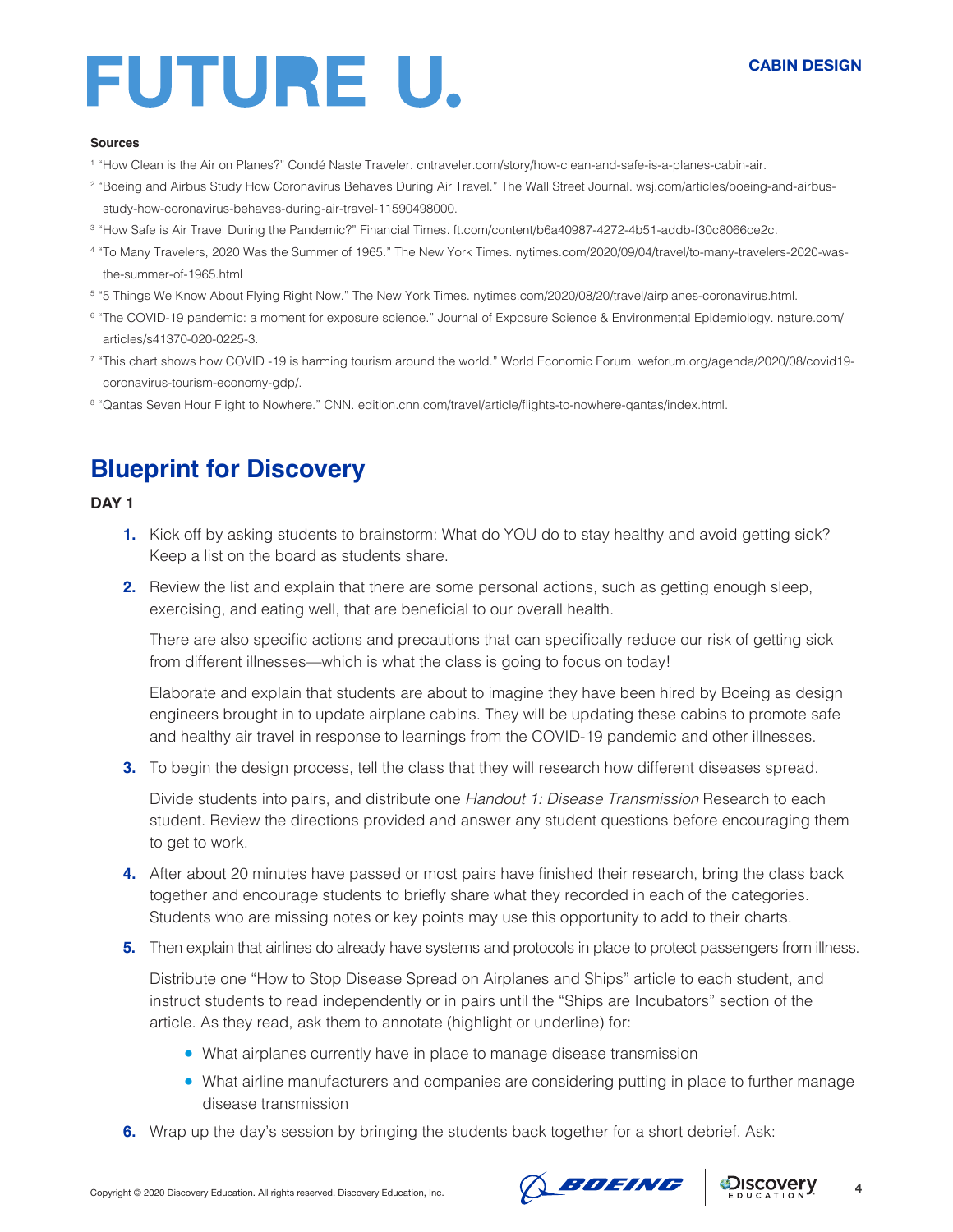#### **CABIN DESIGN**

# FUTURE U.

- What safety procedures or systems are already in place aboard airplanes?
- What additional procedures or systems are airline manufacturers looking into?
- Does opportunity exist to lower the risk of disease transmission aboard flights even further?
- **7.** Conclude by explaining that, even though experts believe airline travel is safer than many other public spaces, students will spend the next class session exploring how to redesign aircrafts to lower the risk even more!

Before you leave, be sure to either collect students' work or ask them to keep it in a safe place until the next session.

#### **DAY 2**

**1.** Begin the second-class session by asking students to look over their work from the previous session and share where they believe the biggest risks for disease transmission exists aboard airplanes.

Then tell the class that now that they have a background in disease transmission, they are ready to begin their work as Boeing design engineers!

**2.** Pass out one *Handout 2: Redesign Mockup* to each student. Review the directions and each of the steps, and explain that students should work with their partner from the first session to complete this redesign.

Explain that they don't need to redesign the entire cabin interior; they can maintain any elements that they believe work well. They should also be creative and try to brainstorm technology or inventions that may not yet exist.

- **3.** Take a moment to answer student questions and then encourage them to begin! Deduct 10–15 minutes from the end of the class session and explain that they will have this much time to complete their work.
- **4.** When there are about 10–15 minutes left in class, instruct pairs to partner with another pair. They should then take turns presenting their redesigns to each other, being sure to explain the rationale behind their design decisions. As students listen, challenge them to ask each other questions and provide at least one design critique or suggestion for improvement. In addition to safety, also encourage students to review their peers' designs for potential costs. For instance: Was any weight added to the plane that would increase the amount of fuel needed to fly? Were any seats taken away that would decrease the number of paying passengers?
- **5.** Then wrap up by thanking students for their hard work and innovative designs. Explain that it's because of creative minds like theirs that air travel will be able to continue to safely transport passengers around the world!

## **Extend**

Students can apply what they learned to a mode of transportation that they use during their daily lives. For instance: How could they redesign the interior of a school bus, the subway, their family car, or a city bus to reduce the risk of disease transmission?



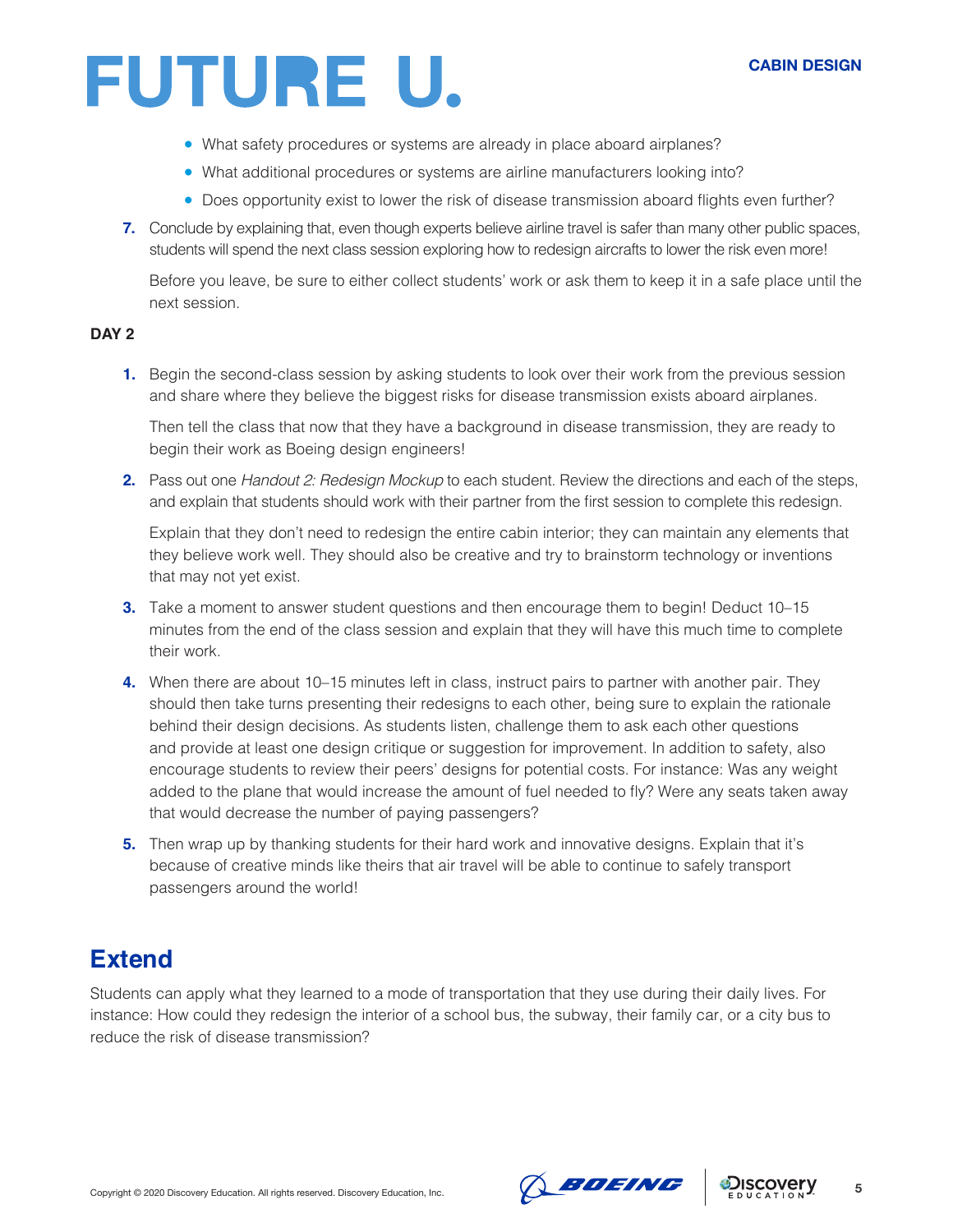# **National Standards**

#### **Next Generation Science Standards**

Engineering Design

- MS-ETS1-1: Define the criteria and constraints of a design problem with sufficient precision to ensure a successful solution, taking into account relevant scientific principles and potential impacts on people and the natural environment that may limit possible solutions.
- MS-ETS1-2: Evaluate competing design solutions using a systematic process to determine how well they meet the criteria and constraints of the problem.

#### **National Health Standards**

Standard 1: Students will comprehend concepts related to health promotion and disease prevention to enhance health.

● 1.8.3: Analyze how the environment affects personal health.



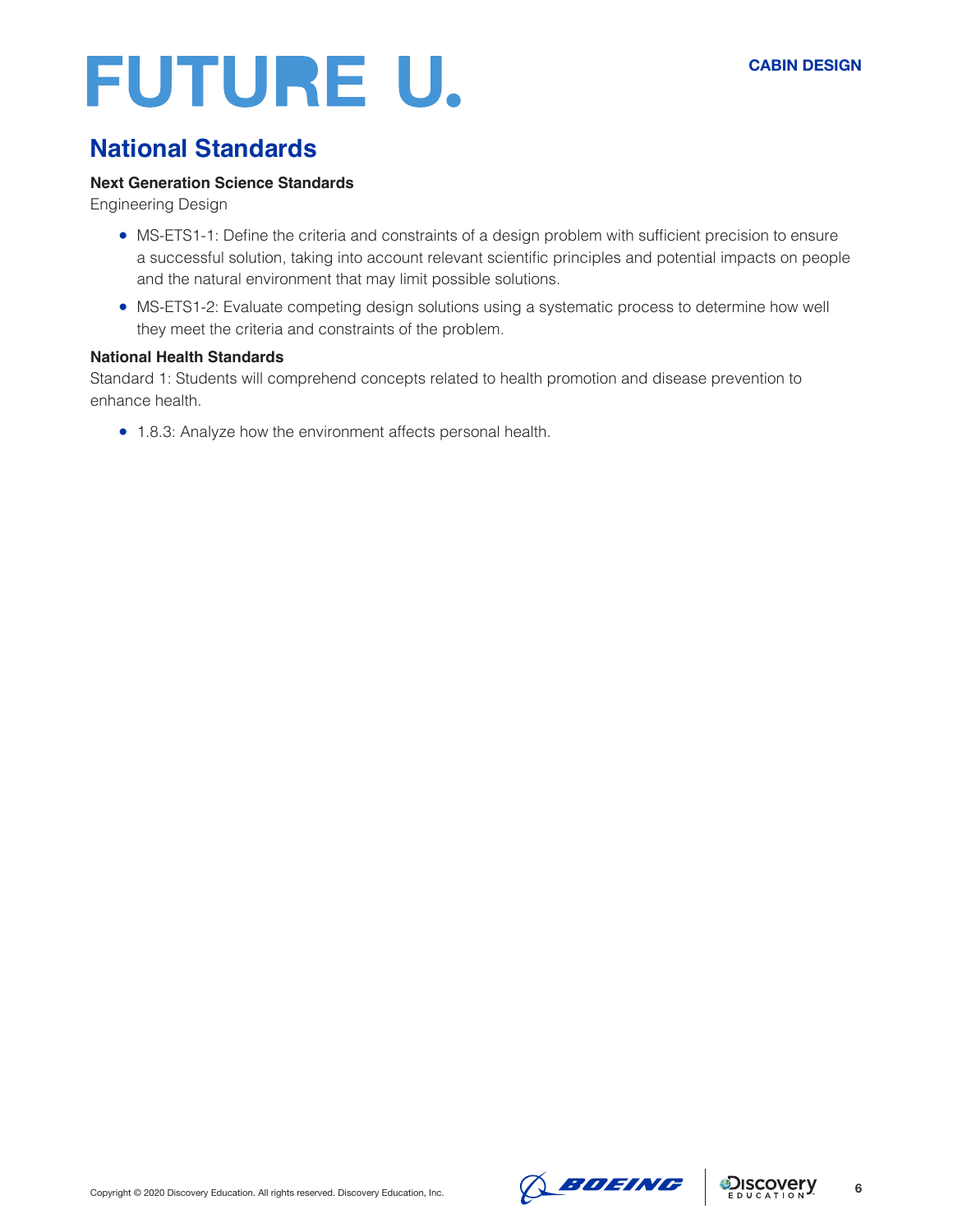## **Disease Transmission Research**

#### **Directions:**

- **1.** Explore each of the websites listed in the Illness column below.
- **2.** As you read about how each illness spreads, take notes in the second column.
- **3.** Then go to [boeing.com/commercial/777](http://boeing.com/commercial/777) and scroll halfway down the page until you get to the *777 Award Winning Interior Video*. As you watch and learn more about the interior of airplanes, answer the question listed in the third column.

| <b>Illness</b>                                                                       | How does this illness spread? | Where and/or how could<br>this transmission occur aboard<br>an airplane? |
|--------------------------------------------------------------------------------------|-------------------------------|--------------------------------------------------------------------------|
| <b>Common Cold</b><br>cdc.gov/features/<br>rhinoviruses/<br>index.html               |                               |                                                                          |
| Influenza<br>cdc.gov/flu/about/<br>disease/spread.htm                                |                               |                                                                          |
| <b>Norovirus</b><br>("stomach bug")<br>cdc.gov/norovirus/<br>about/transmission.html |                               |                                                                          |
| COVID-19<br>cdc.gov/coronavirus/2019-ncov/<br>index.html                             |                               |                                                                          |

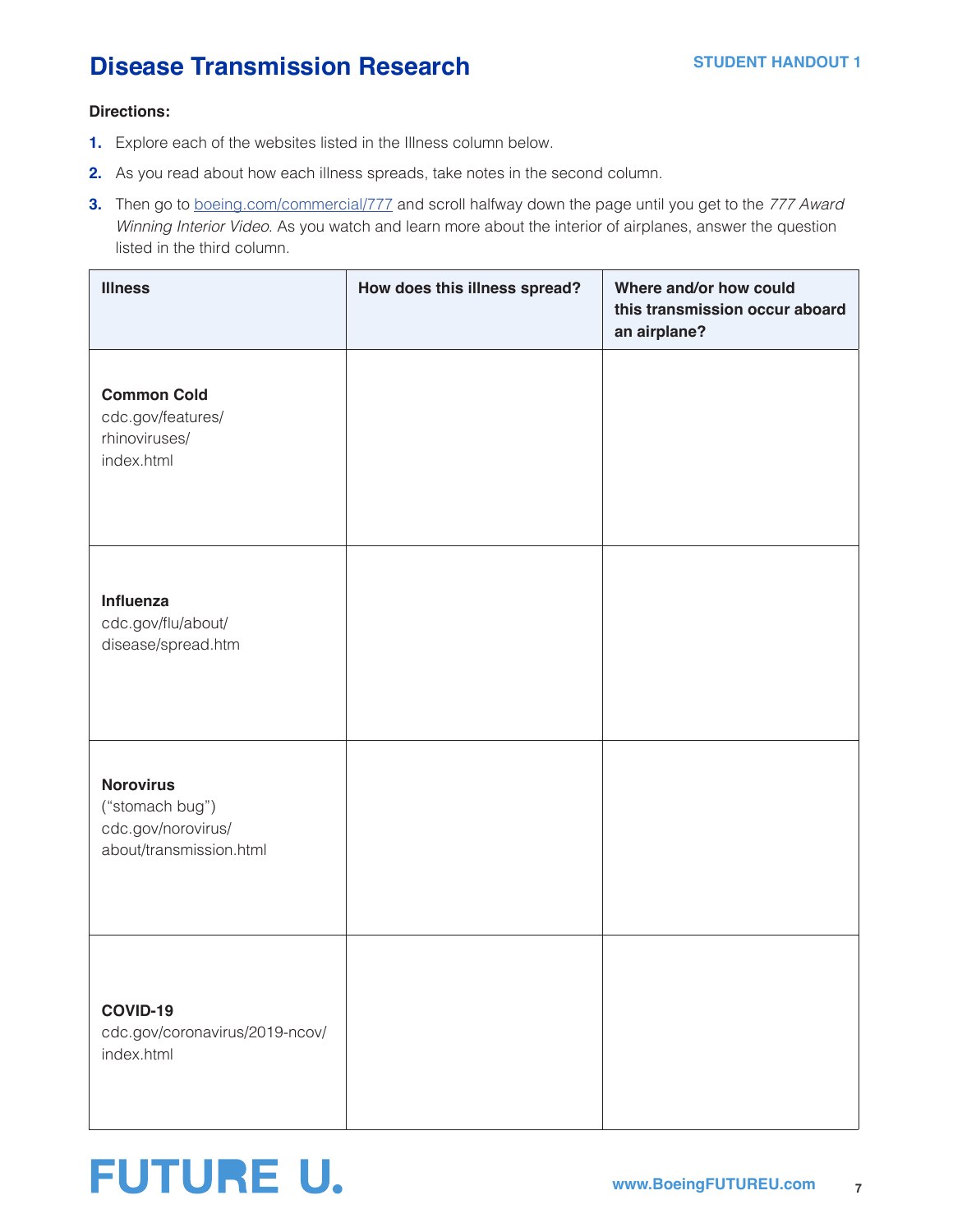# **Redesign Mockup** (page 1 of 3) STUDENT HANDOUT 1

**Your Challenge:** Boeing's 787 Dreamliner planes entered service in 2011. They now fly more than 1,900 different routes around the world for dozens of airlines. One-hundred and fifty-eight 787s were produced by Boeing in 2019 alone!

Since you already understand how diseases are transmitted, and you identified where risk for transmission may occur aboard flights, you are ready to begin redesigning the interior of Boeing's 787 planes.

Follow the steps below to complete your redesign.

**Step 1:** Review the airplane's basic specs:

- Length: 229 feet
- Interior Width: 18 feet
- Seating: 318 passengers
	- 44 passengers in first class with 20.5-inch-wide seats
	- 274 passengers in various economy classes with 17.3-inch-wide seats
- Airplane Layout:
	- First class: Window—1 seat—Aisle—2 seats—Aisle—1 seat—Window
	- Economy: Window—3 seats—Aisle—3 seats—Aisle—3 seats—Window

**Step 2:** Visit tinyurl.com/787planetour and tour the Boeing 787 Dreamliner in 3D. After observing the seat map and overall layout of the airplane, scroll down to see a 3D view of each of the seating sections.

**Step 3:** After you read the questions in the chart below, review your completed Handout 1 as well as your "How to Stop Disease Spread on Airplanes and Ships" article annotations. Then jot notes and ideas to answer the questions below. Be creative!

| Where may disease transmission occur aboard<br>this 787? | How could this plane be redesigned to lessen<br>this risk? |
|----------------------------------------------------------|------------------------------------------------------------|
|                                                          |                                                            |
|                                                          |                                                            |
|                                                          |                                                            |
|                                                          |                                                            |
|                                                          |                                                            |

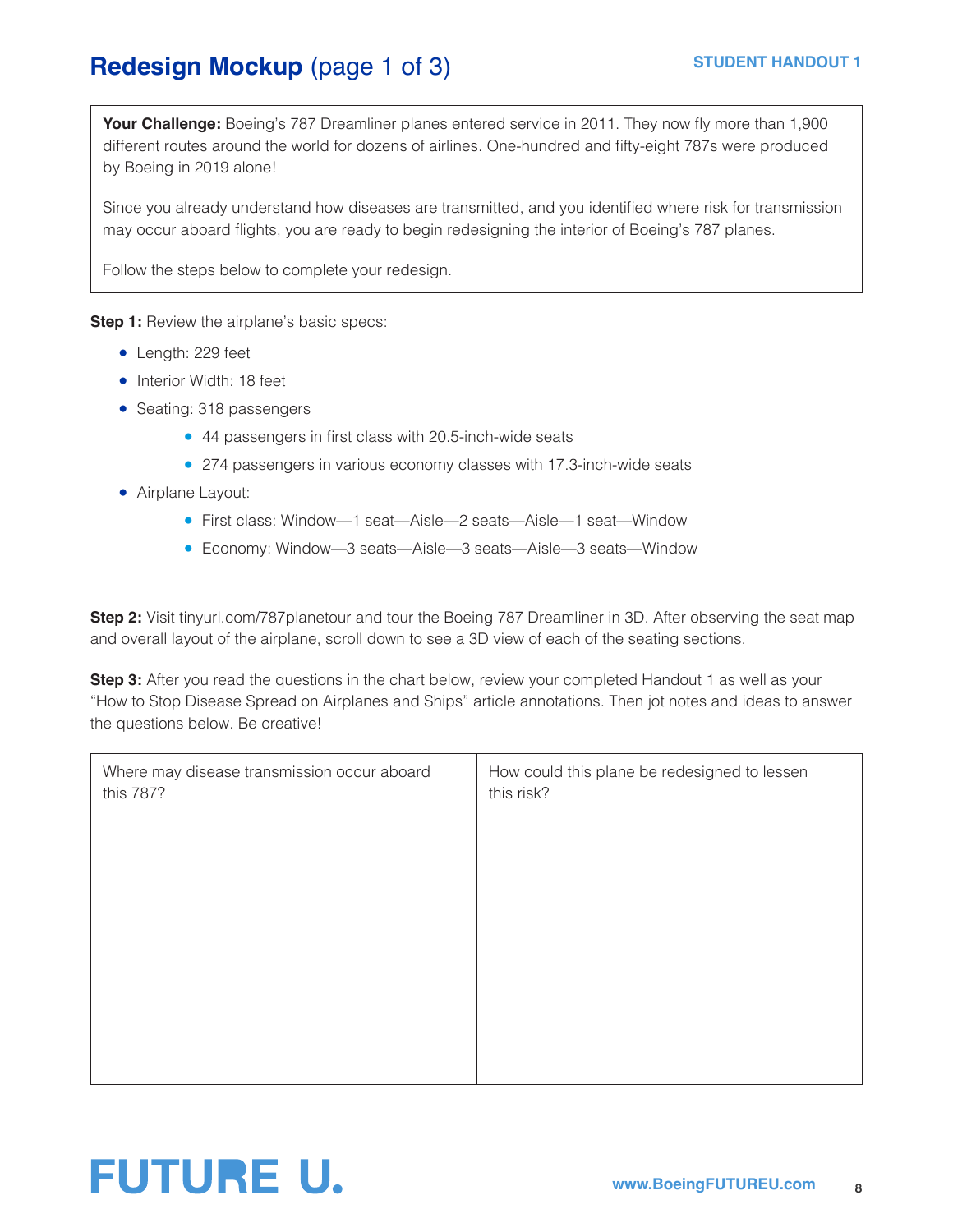# Redesign Mockup (page 2 of 3)

Step 4: Create a mock-up of your upgraded, redesigned plane on the following page, keeping the following constraints in mind:

- The primary goal of the airplane redesign is to maintain health onboard and prevent disease transmission.
- The secondary goal of the airplane redesign is to continue to safely transport as many people as possible
- The length and width of the airplane, as well as the number of airline seats, should remain the same.
- There must remain room for at least 9 restrooms, 2 exit rows, and several galleys (where food is prepared).
- Be aware of the amount of weight you add to the airplane, as this increases the amount of fuel needed to fly.

As you sketch your new design, label each of the design changes. Then use the space below to further explain these design decisions.